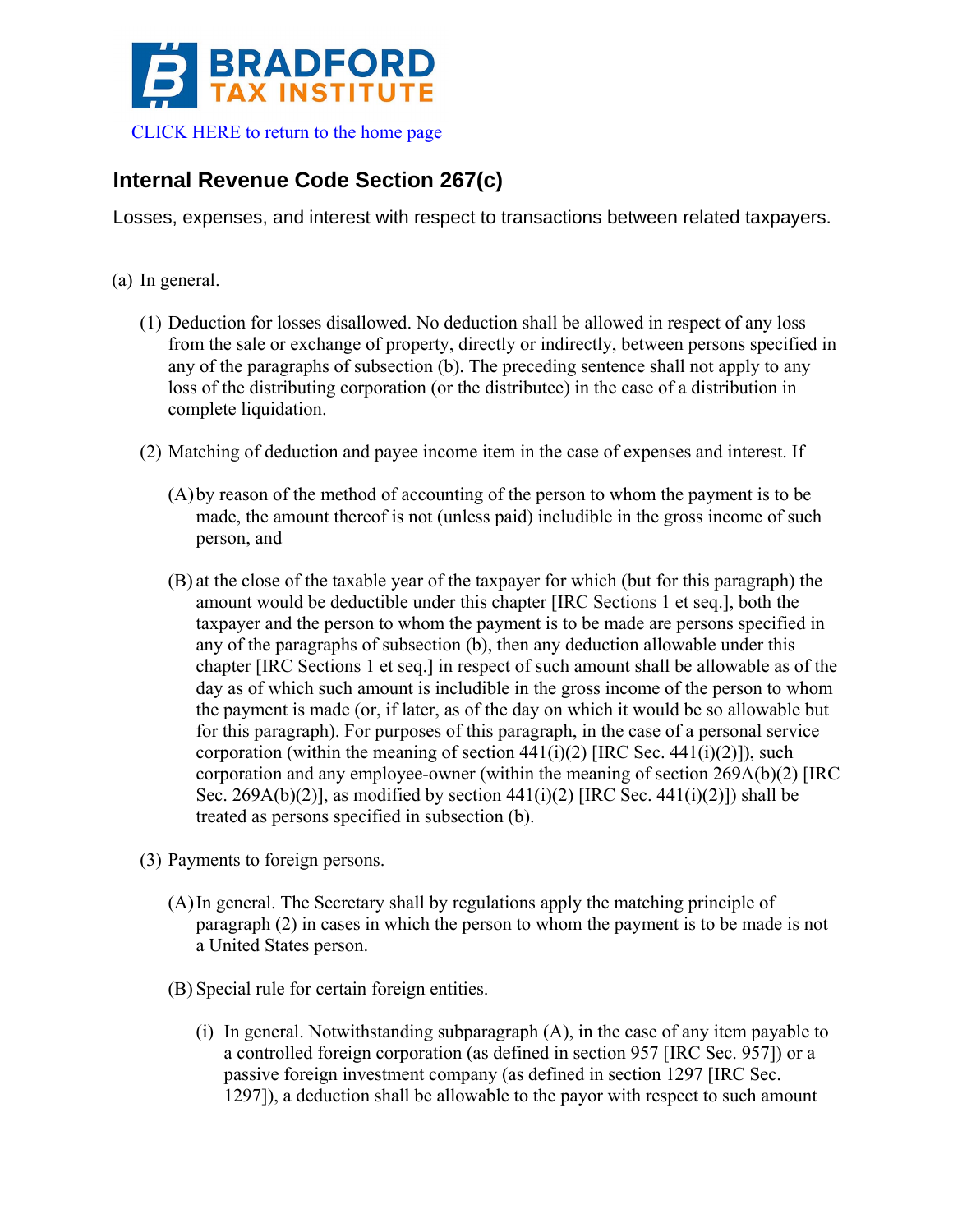for any taxable year before the taxable year in which paid only to the extent that an amount attributable to such item is includible (determined without regard to properly allocable deductions and qualified deficits under section  $952(c)(1)(B)$ [IRC Sec.  $952(c)(1)(B)$ ]) during such prior taxable year in the gross income of a United States person who owns (within the meaning of section 958(a) [IRC Sec. 958(a)]) stock in such corporation.

- (ii) Secretarial authority. The Secretary may by regulation exempt transactions from the application of clause (i), including any transaction which is entered into by a payor in the ordinary course of a trade or business in which the payor is predominantly engaged and in which the payment of the accrued amounts occurs within 8 1/2 months after accrual or within such other period as the Secretary may prescribe.
- (b) Relationships. The persons referred to in subsection (a) are:
	- (1) Members of a family, as defined in subsection  $(c)(4)$ ;
	- (2) An individual and a corporation more than 50 percent in value of the outstanding stock of which is owned, directly or indirectly, by or for such individual;
	- (3) Two corporations which are members of the same controlled group (as defined in subsection  $(f)$ ;
	- (4) A grantor and a fiduciary of any trust;
	- (5) A fiduciary of a trust and a fiduciary of another trust, if the same person is a grantor of both trusts;
	- (6) A fiduciary of a trust and a beneficiary of such trust;
	- (7) A fiduciary of a trust and a beneficiary of another trust, if the same person is a grantor of both trusts;
	- (8) A fiduciary of a trust and a corporation more than 50 percent in value of the outstanding stock of which is owned, directly or indirectly, by or for the trust or by or for a person who is a grantor of the trust;
	- (9) A person and an organization to which section 501 [IRC Sec. 501] (relating to certain educational and charitable organizations which are exempt from tax) applies and which is controlled directly or indirectly by such person or (if such person is an individual) by members of the family of such individual;
	- (10) A corporation and a partnership if the same persons own—
		- (A)more than 50 percent in value of the outstanding stock of the corporation, and
		- (B) more than 50 percent of the capital interest, or the profits interest, in the partnership;